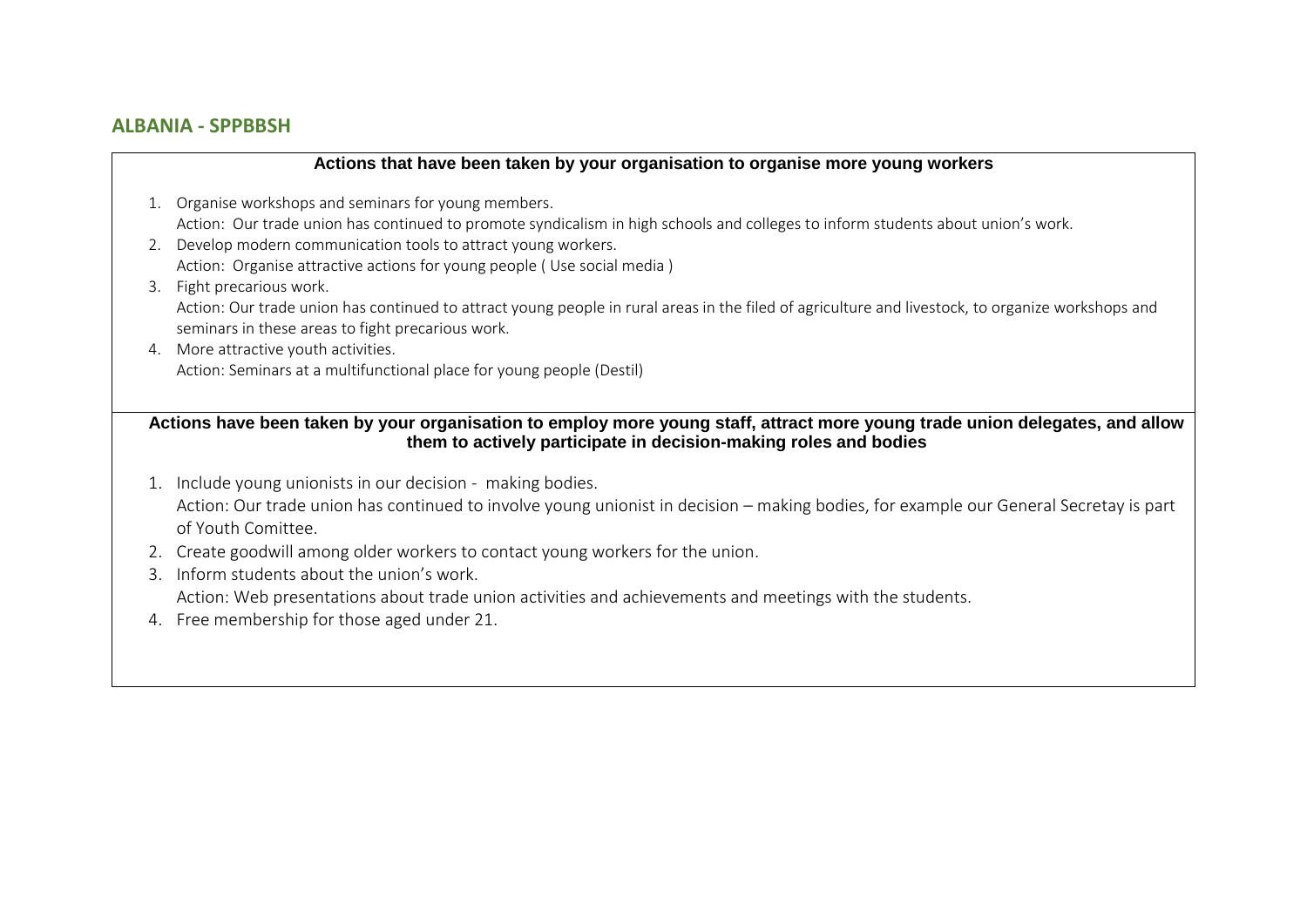## **AUSTRIA – PRO-GE**

**Massnahmen, die Eure Organisation ergriffen hat, um mehr junge ArbeitnehmerInnen zu organisieren bzw. anzuwerben** 

**Mitgliederwerbung und das Organisieren von neuen Betrieben im Jugendbereich, ist die Kernkompetenz der PRO-GE Jugend innerhalb unserer Organisation. Hierfür werden genügend Mittel zur Verfügung gestellt. (Personal, Werbematerial, Information…)**

**TRANSLATION = The recruitment of new members and the organisation of new companies in the youth sector is the core competence of PRO-GE Youth within our organisation. Sufficient funds will be made available for this purpose. (personnel, advertising material, information...)**

**Massnahmen, die Eure Organisation ergriffen hat, um mehr junges Personal einzustellen, mehr junge Gewerkschaftsdelegierte anzulocken und es ihnen zu ermöglichen, sich aktiv an der Entscheidungsfindung und in Entscheidungsgremien zu beteiligen**

**Es besteht bereits eins strake Jugendstruktur innerhalb der PRO-GE. JugendvertreterInnen sitzen mit Stimmrecht in allen Gremien. Alleine in der der PRO-GE Jugend, sind wir in der glücklichen Lage, dass wir auf 13 hauptamtliche JugendsekretärInnen zurückgreifen können.**

**TRANSLATION = There is already a strong youth structure within the PRO-GE. Youth representatives sit on all committees with the right to vote. Alone in the PRO-GE Youth, we are in the fortunate position to have 13 full-time youth secretaries at our disposal.**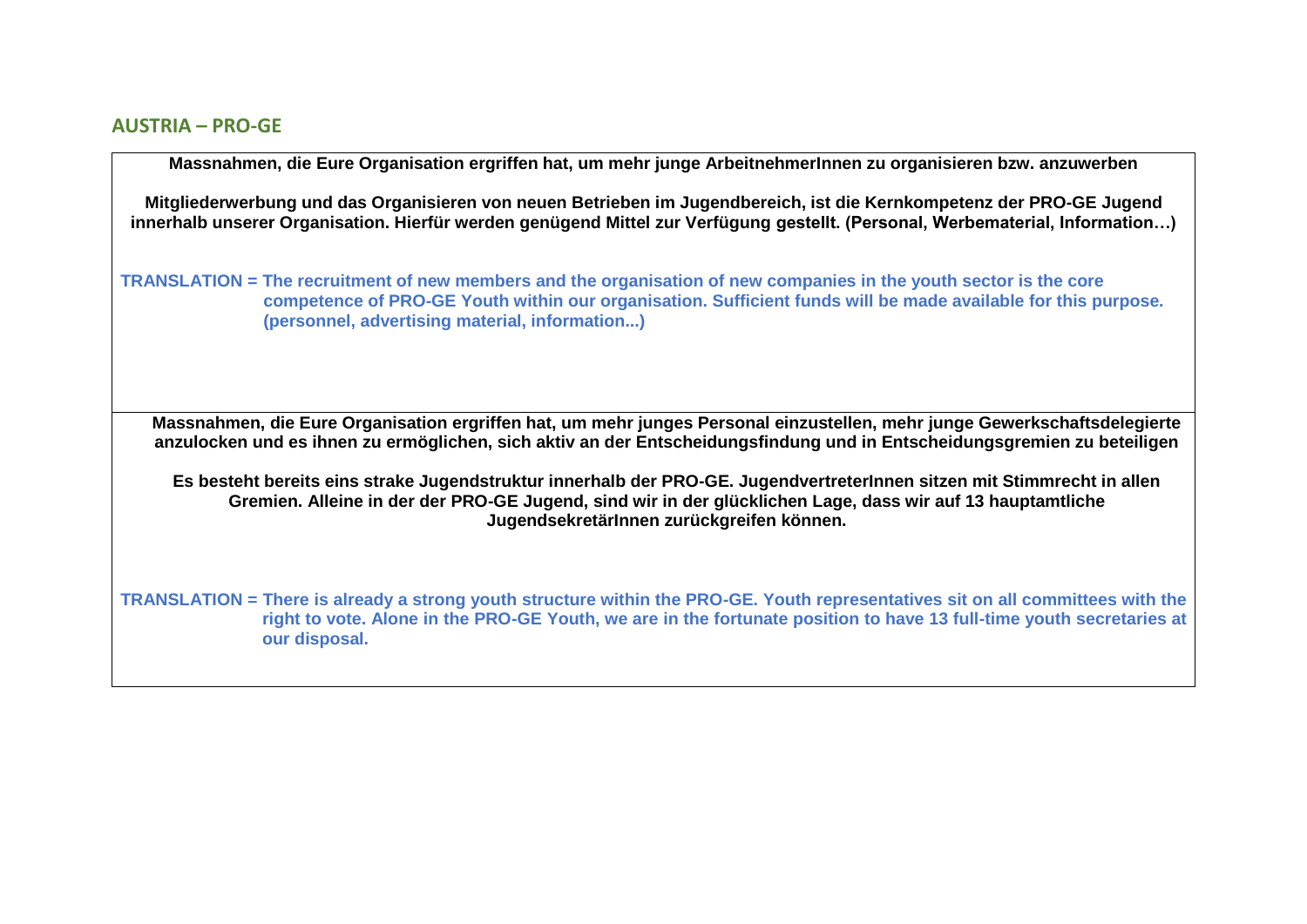# **BELGIUM – HORVAL**

#### **Actions réalisées par votre organisation pour organiser plus de jeunes travailleurs**

- réflexions menées suite aux résultats obtenus par les jeunes sur les listes électorales ;

- permettre aux jeunes militants de participer à des réunions au niveau international ;

- campagne spécifique orientée vers les travailleurs saisonniers et étudiants ;

- affiliation gratuite des jeunes travailleurs ;

TRANSLATION = - reflections conducted following the results obtained by young people on the electoral lists;

- enable young activists to participate in international meetings;

- specific campaign aimed at seasonal workers and students;

- free membership of young workers;

**Actions entreprises par votre organisation pour engager plus de jeune personnel, attirer plus de jeunes délégués syndicaux et leur permettre de participer activement aux rôles et organismes décisionnels** 

- organisation de campagnes sur les réseaux sociaux à destination des jeunes ;

- organisation de commissions conjointes entre les jeunes militants et les pensionnés/prépensionnés afin de les encourager à intensifier le combat syndical en s'appuyant sur l'expérience des « anciens » ;

TRANSLATION = - organisation of campaigns on social networks aimed at young people;

- organisation of joint commissions between young activists and pensioners/prepensioners to encourage them to intensify the trade union struggle by drawing on the experience of the "elders";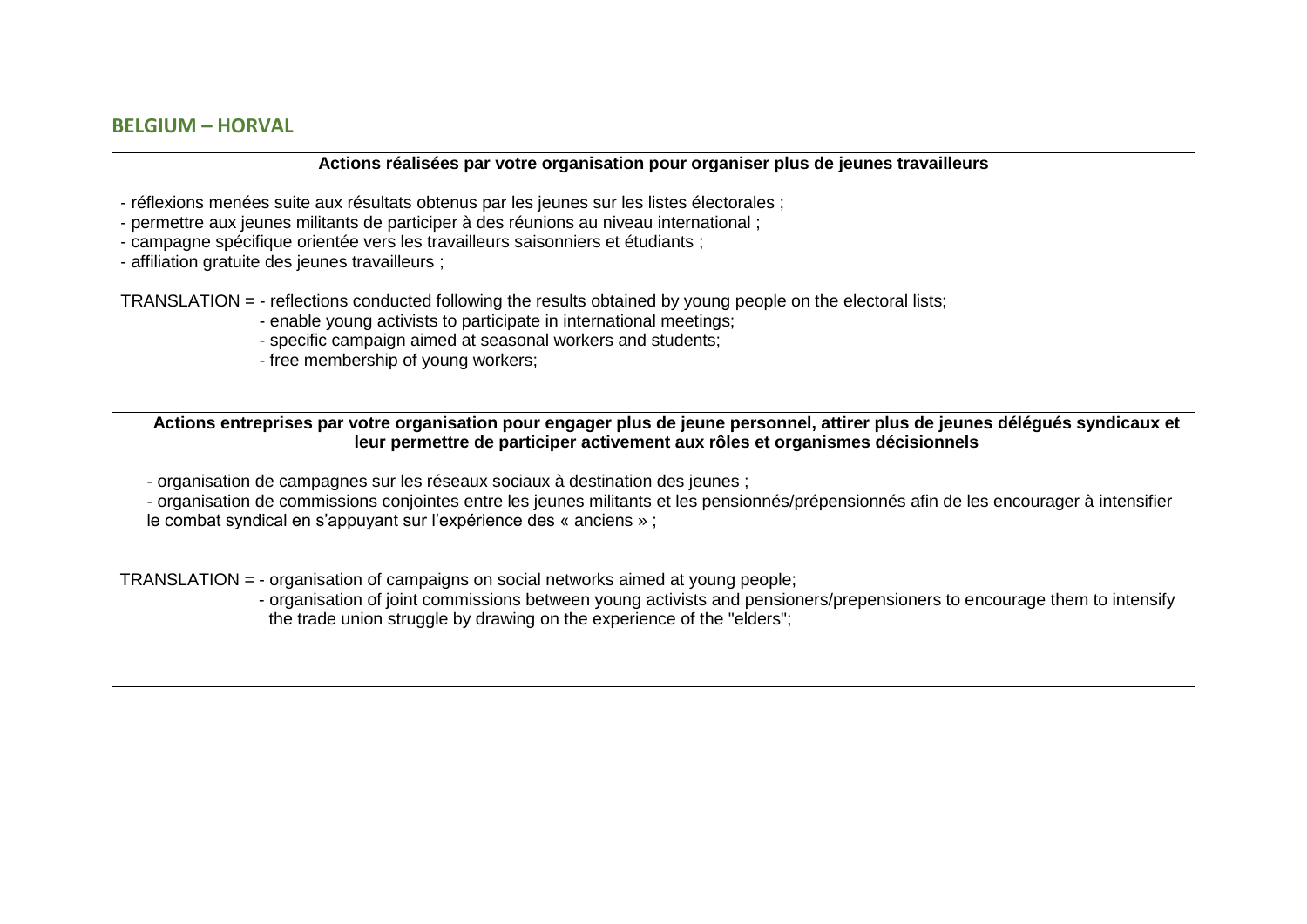## **BULGARIA – FNSZ**

**Actions that have been taken by your organisation to organise more young workers**

## • **Campaigns:**

- ✓ **Ongoing since 2017: PayRize – It's time for decent working conditions and decent payment!**
- ✓ **Ongoing since 2018 "Stop undeclared work"**
- ✓ **"My first work-place" campaign – reaching youths in the professional schools**
- **Protest actions and actions on the field - meetings**
- **Supporting professional development of youth members trough collective agreements**
- **Providing a Taylor - made trade union training for youth and new trade union leaders and members – Platform of distance learning of CITUB**
- **Involving youth in every official meeting, event, round table etc. Organized by FNSZ – (quota for youth)**

**Actions have been taken by your organisation to employ more young staff, attract more young trade union delegates, and allow them to actively participate in decision-making roles and bodies**

**The representative of FNSZ Youth Committee is attending at least once a year the Executive council meetings in order to follow the discussion.** 

**Annually regular discussion with all trade union organizations on the youth representativeness in the Union – questionnaire and analysis, reported to the Executive council.** 

**Due to limited resources the youth policy is still based on a voluntary principle or project financing. The demographic and economic challenges are very often reordering the priorities not in favour of youth policy.**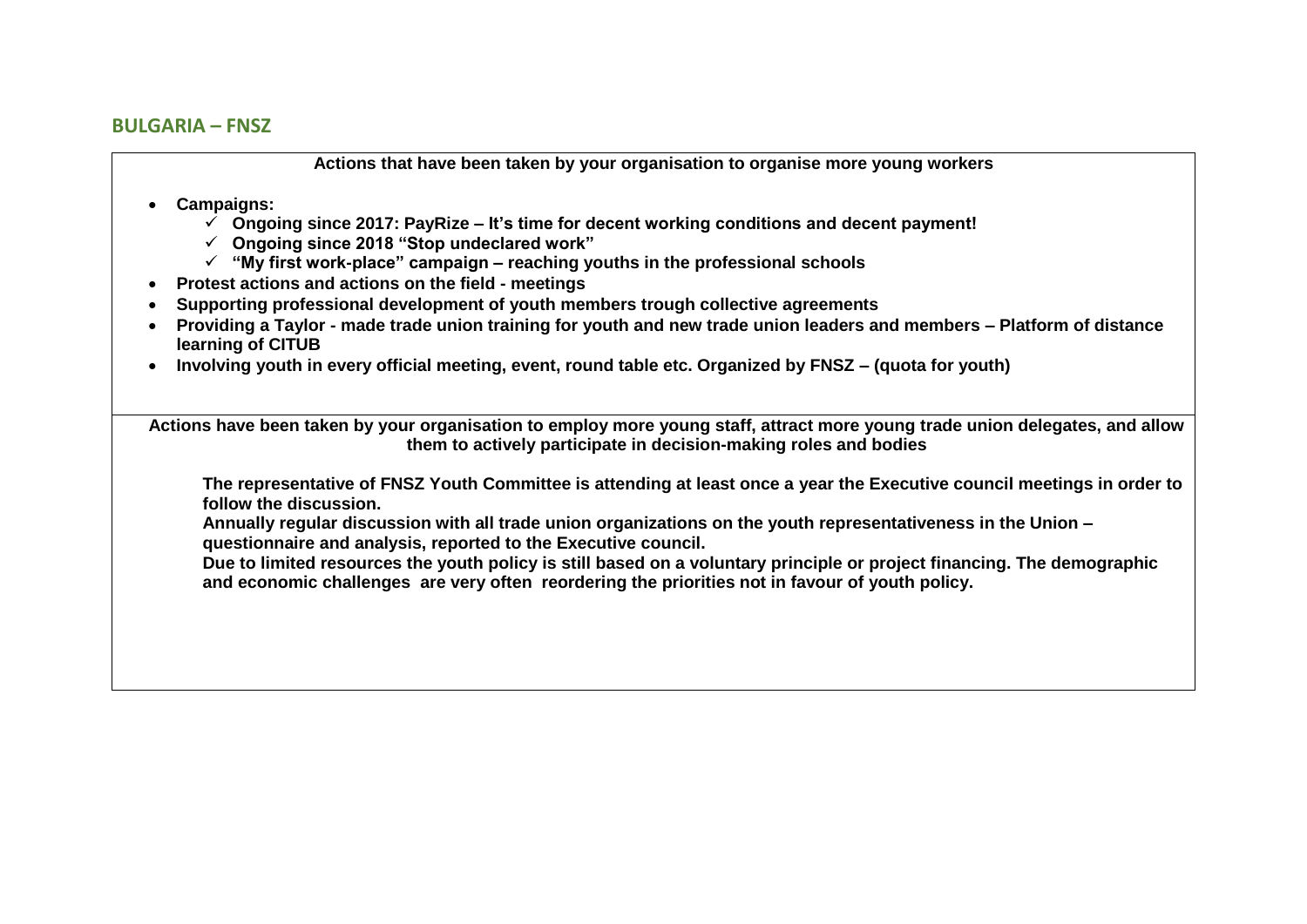#### **Croatian:**

Sindikat PPDIV je svojom Kongresnom rezulocijom utvrdio aktivnosti vezano uz položaj mladih radnika, pa je sukladno tome donio Odluku i pokrenuo Sekciju mladih s ciljem pridobivanja i sindikalnog organiziranja mladih članova. Isto tako, Sindikat PPDIV, kroz svoje izborne cikluse vodi računa i svagdje gdje je to moguće potiče aktivnije uključivanje u rad sindikalnih podružnica i drugih tijela na razini Sindikata PPDIV. U prošloj godini u jednom našem poduzeću, temeljem naših aktivnosti, zaposleno je preko 100 mladih radnika u proizvodnim cjelinama, a imamo i garancije da će se to nastaviti. U jednom drugom poduzeću zaposleno je preko 50 mladih radnika s tendencijom nastavka. Svima njima smo pristupili i uspjeli smo učlaniti jedan veliki dio njih.

#### **English:**

Trade Union PPDIV Croatia has established activities (with its Congressional Resolution) related to the position of young workers and accordingly issued a Decision and initiated the Youth Section with the aim of gaining and organizing young union members.

Through its election cycles, Trade Union PPDIV Croatia takes care, wherever possible, to actively engage our young members in trade union affiliates and other bodies of the TU PPDIV.

Last year, in one of our companies, based on our activities, over 100 young workers were employed in production units, and we have the guarantees that this will continue.

In yet another company, over 50 young workers were employed, with a tendency to continue. We approached them and managed to join a large number of members.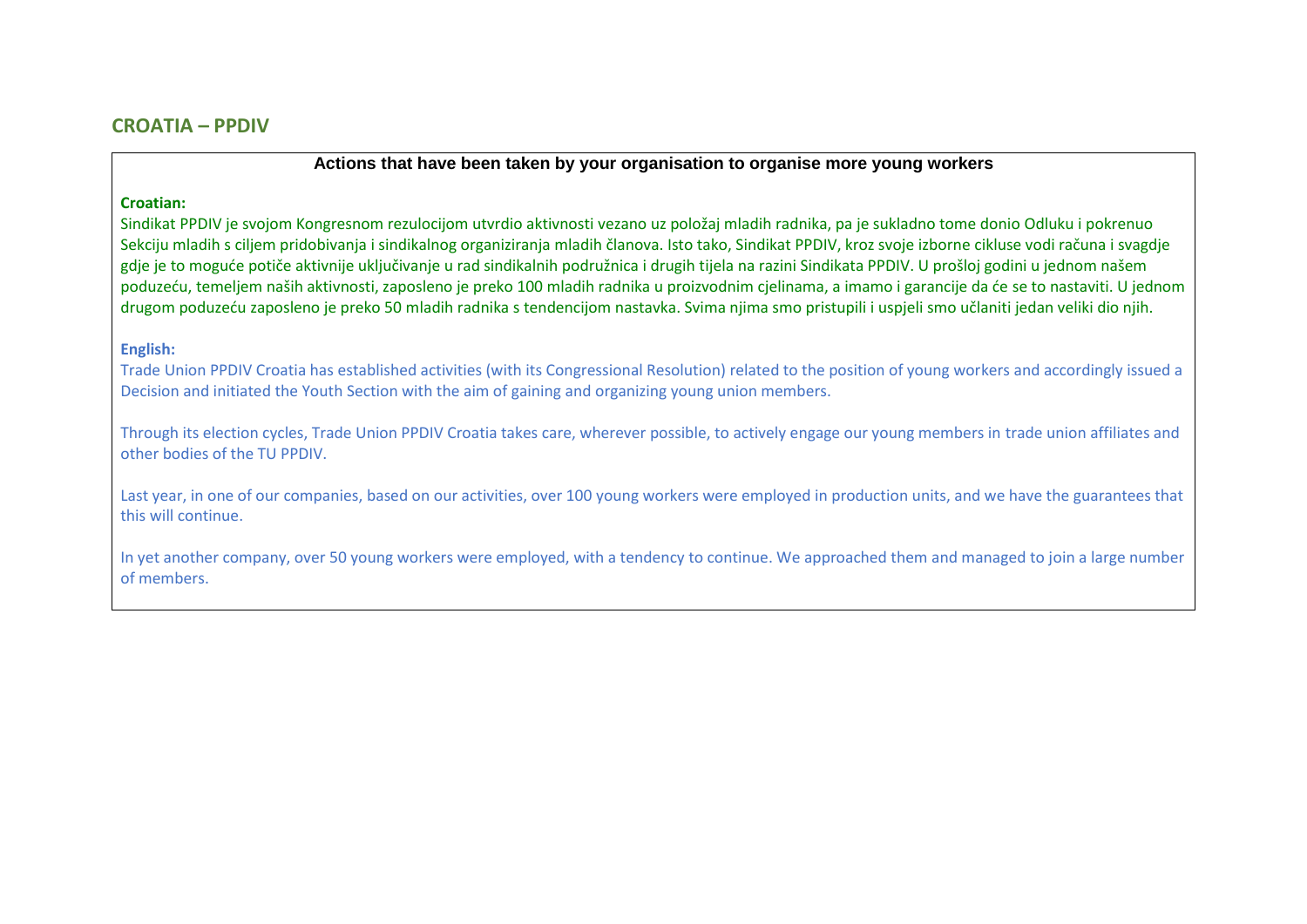**Actions have been taken by your organisation to employ more young staff, attract more young trade union delegates, and allow them to actively participate in decision-making roles and bodies**

#### **Croatian:**

Sindikat PPDIV kroz kolektivne pregovore i svakodnevne aktivnosti koje ima prema poslodavcima traži zapošljavanje mladih radnika na neodređeno vrijeme kao bi im se dala dodatna sigurnost i kako bi mogli organizirati svoj život i obitelji.

Rezultata imamo. Sekcija mladih u ovom trenutku broji 20 mladih aktivista koji na jedan drugačiji način, prilagođen mladima, pristupaju mladim radnicima i učlanjuju ih u naš Sindikat, a sve to pod stručnim vodstvom najodgovornijih ljudi unutar naše organizacije. Za to su odvojena i prilična novčana sredstva koja se koriste za potrebne edukacije mladih. Aktivnosti na ovom polju će se nastaviti i ubuduće, a sve više će se i širiti njihov spektar. Kroz edukaciju na regionalnoj razini koju vodi Savez samostalnih sindikata Hrvatske (SSSH), mladi se članovi uključuju u radionice o radničkim vijećima, kolektivnom pregovaranju i socijalnom dijalogu; na taj način mladi članovi stječu znanja i vještine za sudjelovanje u procesu donošenja odluka u sindikatu.

#### **English:**

Through collective bargaining and everyday job-related activities towards employers, Trade Union PPDIV Croatia is seeking employment of young workers for an indefinite period of time in order to give them additional security to organize their lives and families. We have the results.

At this moment, the Youth Section has 20 young activists who, in a different way (young approaches the young), approach young workers and enroll them in our Union, all under the expert guidance of the most responsible people within our organization.

Separate funds are also used for this, and they are used to make the necessary education for young activits.

Activities in this field will continue in the future, and will continue to expand their spectrum.

Through regional education led by the Union of Autonomous Trade Unions of Croatia (SSSH), young members are involved in workshops on workers' councils, collective bargaining and social dialogue; in this way young members acquire knowledge and skills to participate in the process of decisionmaking in the union.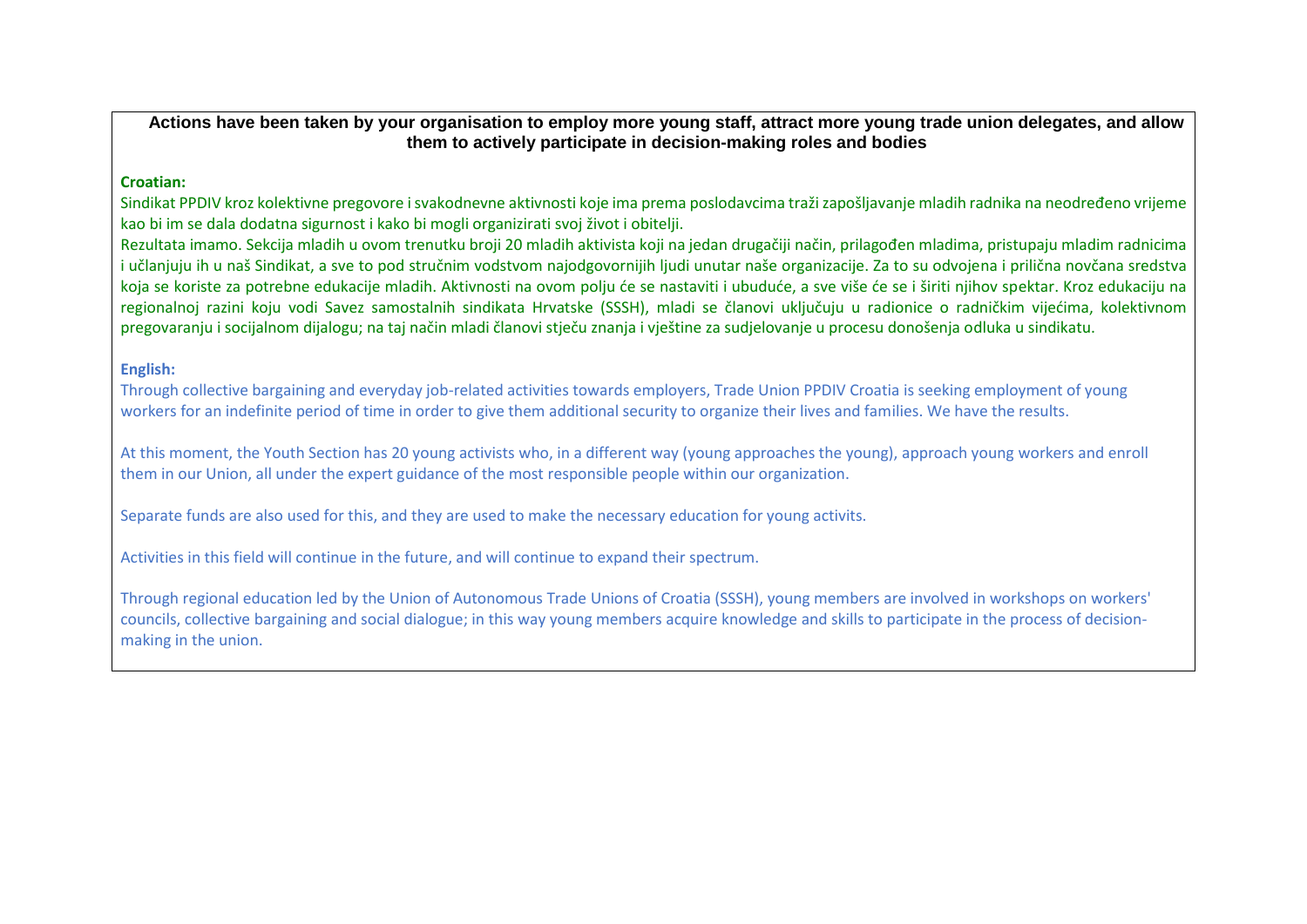**1. Try to establish a committee of young people at the regional level in the trade union regions to include as many young people in the activities of trade unions**

- **2. Suppress deficiencies in easier spend activities with young people at all levels of trade unions**
- **3. Maintaining regular annual workshops through the system Educa for young activists of trade unions**
- **4. Entering high schools and representing what trade unions are, the importance of trade union organization etc**

**5. The Youth Section participates independently in vocational competitions for members organized by trade union**

**Actions have been taken by your organisation to employ more young staff, attract more young trade union delegates, and allow them to actively participate in decision-making roles and bodies**

- **1. We have meetings of shop stewards on regional level where members of Youth Section Executive Board are invited and where they participate very actively with new ideas and suggestions.**
- 2. **President of Youth Section participates STUH Presidium meetings and has the right to actively suggest and discuss all the issues except the financial ones.**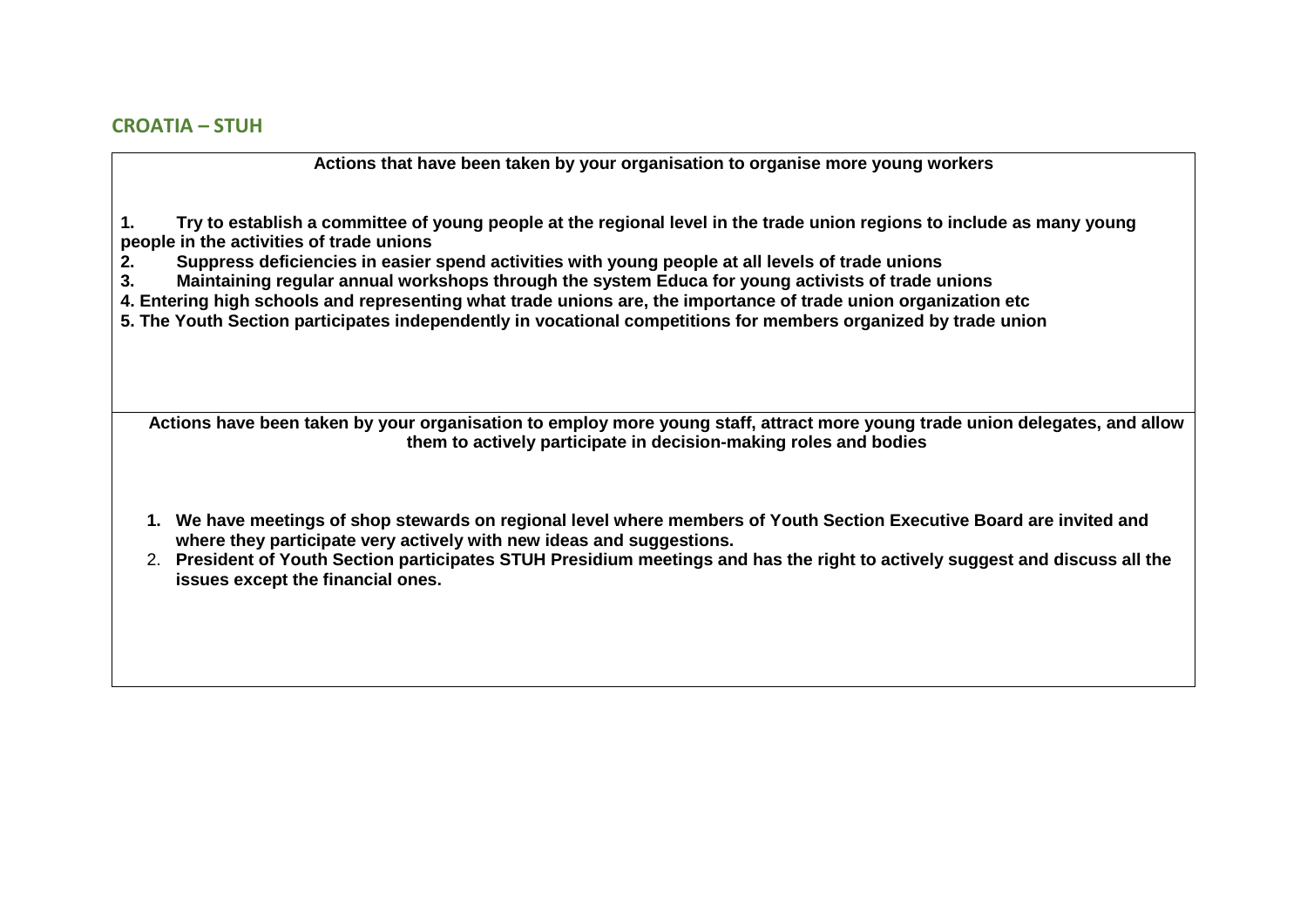# **DENMARK – NNF**

#### **Actions that have been taken by your organisation to organise more young workers**

- 1. Decision made to priories youth work was made at Food Workers' Union NNF's congress September 2016, age up to 36 years
- 2. Establishing of a national Youth Council is done, two representatives from each of NNF's six locals (until now 8 persons, missing four persons from two locals (ages spread 18 years up to 32 years)
	- develop the Youth Council in a way, so they be linked/used both local and national wide
	- develop youth activities together with the council to attract and engage more young members
	- developing of approach to relevant political questions for young trade union members
- 3. Establishing of local Youth Councils
- 4. Establishing network with shop stewards
	- to recruit young members as activists, both into the youth work but also as coming shop stewards and health and safety representatives
- 5. Training courses for young members: basis + two follow up courses
- 6. Activities at the technical colleges dealing with 'food-educations', meetings with young students at the basis level and at the second level, defining of the Danish Model (collective agreements more important at the labour marked than legislation) and organizing

7. Implement young skilled dairy men/women (a new member group from 1th January 2019) into the youth activities

#### **actions have been taken by your organisation to employ more young staff, attract more young trade union delegates, and allow them to actively participate in decision-making roles and bodies**

- 1. Youth consultant employed at Food Workers' Union NNF Denmark 1th March 2018
- 2. Include young members in the NNF locals' networks of shop stewards and health and safety representatives
- 3. Participation in the future EFFAT Youth conference and congress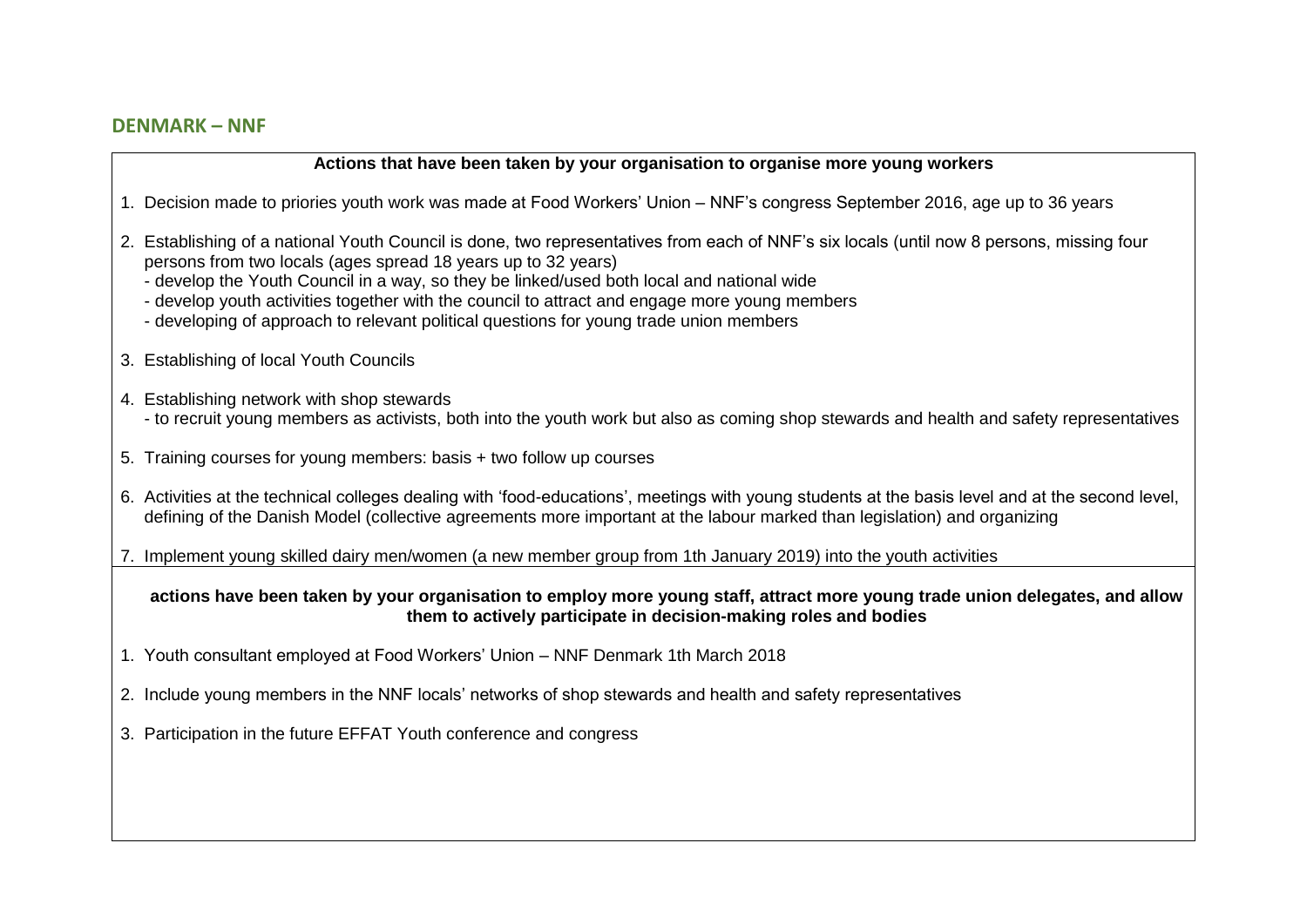## **FINLAND – PAM**

#### Actions that have been taken by your organisation to organise more young workers

- PAM's youth activities draw on young people's own views, offering a place to make a difference and to learn more about both working life and trade union movement.
- Pam has their own national Youth Committee, nominated by the union board.
- Pam organizes once a year Youth Forum event, that elects a new national Youth Committee for the following year and decides the youth activity guidelines for the following year.
- On national level, there are on yearly basis several major youth events such summer days- event, youth mentoring program "diamonds", youth dedicated campaigns and activities, facilitated meeting of young shop stewards etc.
- Regional youth activities are organized in every area and these activities follow the national action plan and are educational by nature. Regional Youth groups are led by their Youth Committee representative.
- Pam is actively present in vocational schools and there are several events and campaigns that are targeted to our student members alone.
- Besides vocational schools, there are several informative visits to applied universities and upper secondary schools.
- Young members of PAM have eg. their own Instagram- account and blog, where they are encouraged to share their own opinions and experiences via pictures, videos and journals in order to make the union work more visible and present on all levels.

## Actions have been taken by your organization to employ more young staff, attract more young trade union delegates, and allow them to actively participate in decision-making roles and bodies

• Around 35% of PAM members are aged under 31 and this is also taken into consideration in our decision making by following quotas. Meaning that there are young members in almost every decision-making body in PAM. Eg. there are two young members in the Executive Committee and four in our union council.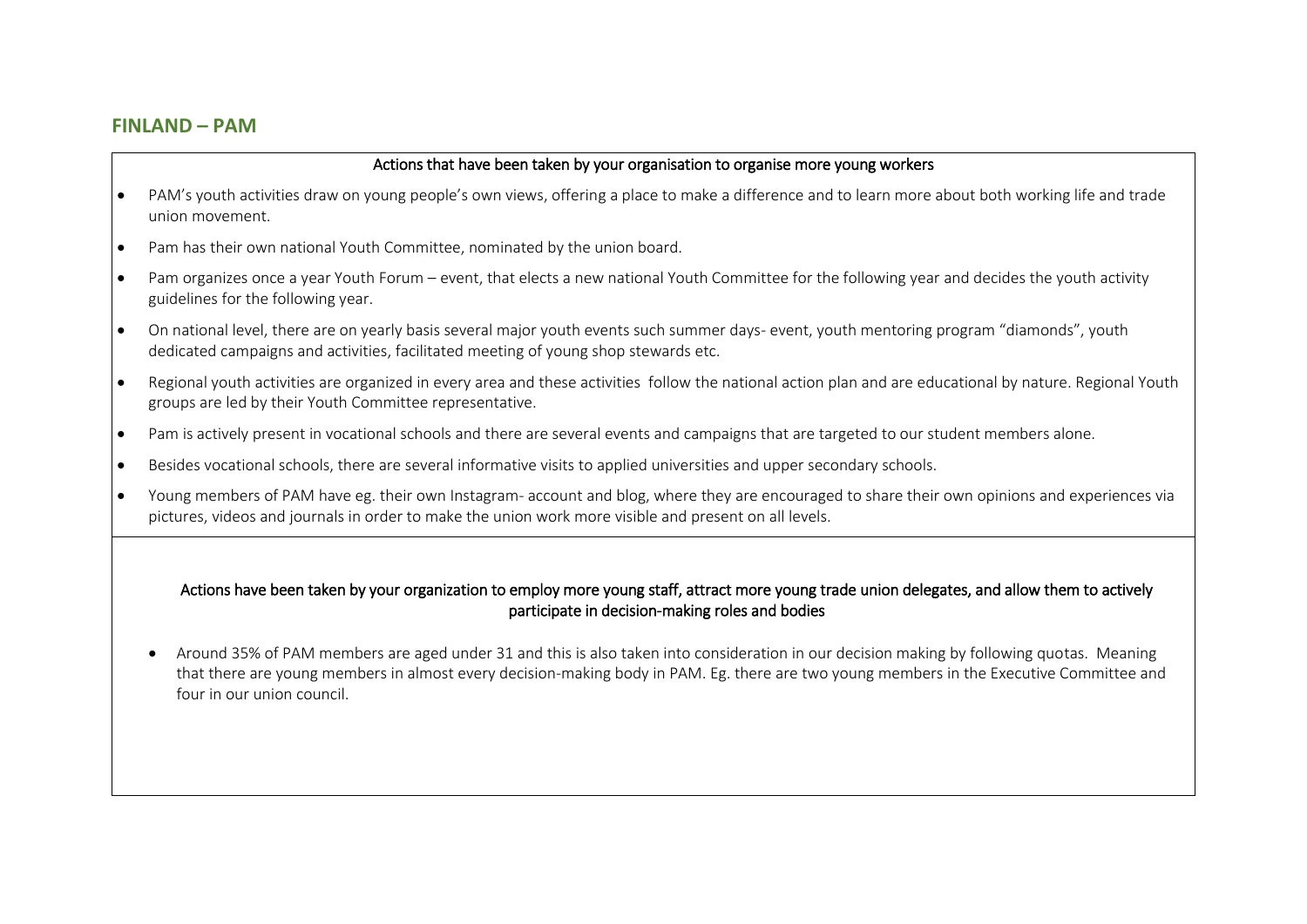# **FINLAND – SELry**

| Actions that have been taken by your organisation to organise more young workers                                                                                                                                |
|-----------------------------------------------------------------------------------------------------------------------------------------------------------------------------------------------------------------|
| Recruitment campaign for (young) workers working for the summer time<br>$\blacksquare$                                                                                                                          |
| Informing the students of the vocational schools about the union and the benefits of being member<br>$\qquad \qquad \blacksquare$                                                                               |
|                                                                                                                                                                                                                 |
|                                                                                                                                                                                                                 |
|                                                                                                                                                                                                                 |
|                                                                                                                                                                                                                 |
|                                                                                                                                                                                                                 |
|                                                                                                                                                                                                                 |
| Actions have been taken by your organisation to employ more young staff, attract more young trade union delegates, and allow<br>them to actively participate in decision-making roles and bodies                |
| Really active Youth Committee takes initiatives to the union board and council, the decisions made by the board and<br>$\overline{\phantom{a}}$<br>council are discussed in the meetings of the Youth Committee |
| Young union members are encouraged to participate in the ETUI trainings<br>$\overline{a}$                                                                                                                       |
|                                                                                                                                                                                                                 |
|                                                                                                                                                                                                                 |
|                                                                                                                                                                                                                 |
|                                                                                                                                                                                                                 |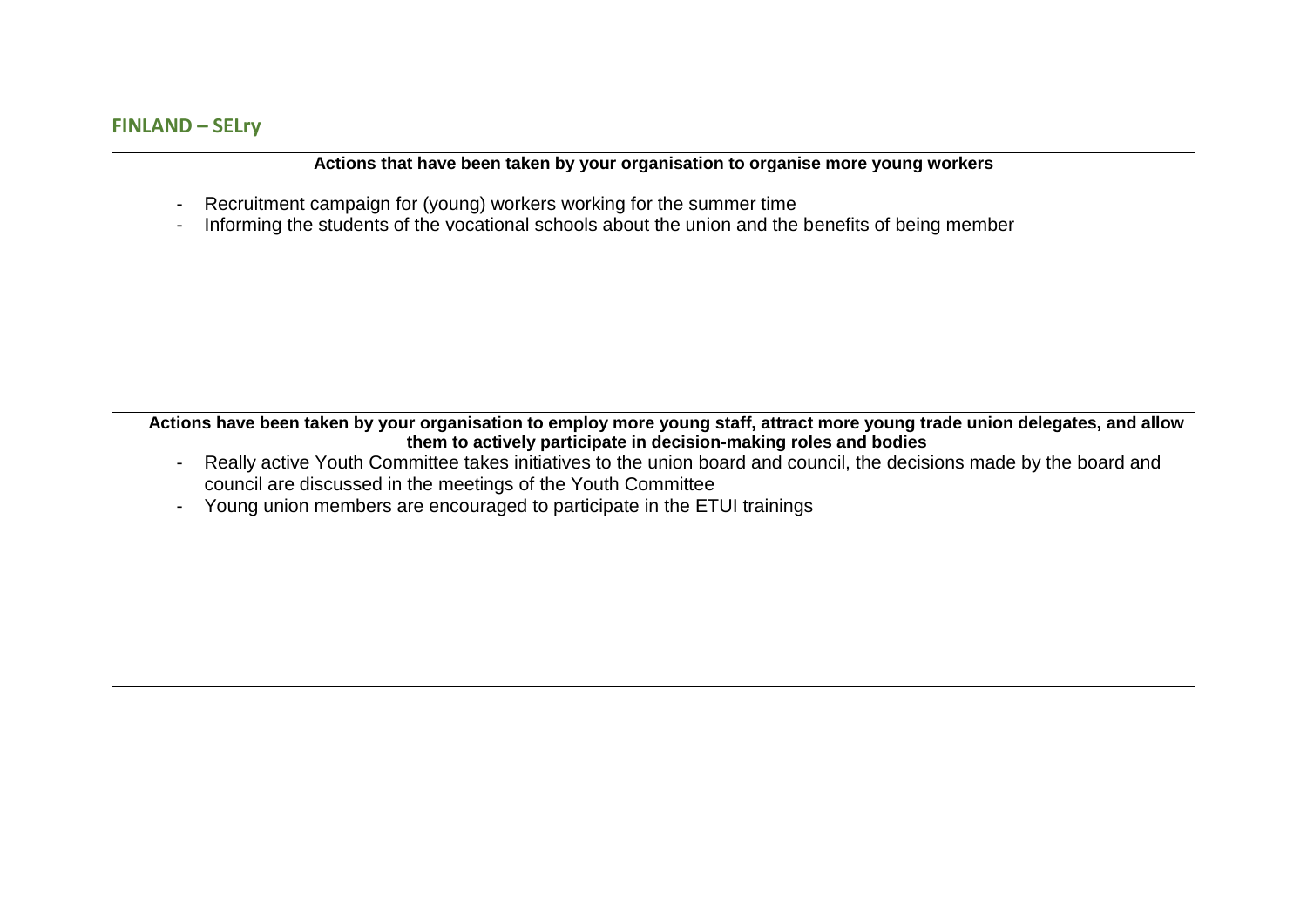**FRANCE – FGA-CFDT**

**Actions réalisées par votre organisation pour organiser plus de jeunes travailleurs REUNION DES NOUVEAUX ELUS ACTIONS « DECOUVERTE DE LA CFDT EN ENTREPRISE » STAND AU SALON DE L'AGRICULTURE CHALLENGE ADHESION JEUNE REUNION JEUNES EN REGIONS Actions entreprises par votre organisation pour engager plus de jeune personnel, attirer plus de jeunes délégués syndicaux et leur permettre de participer activement aux rôles et organismes décisionnels RESOLUTION CONGRES 2017 DE REIMS AVEC UNE OBLIGATION D'AVOIR AU MOINS 1 JEUNE DE MOINS DE 36 ANS DANS LES EXECUTIFS.**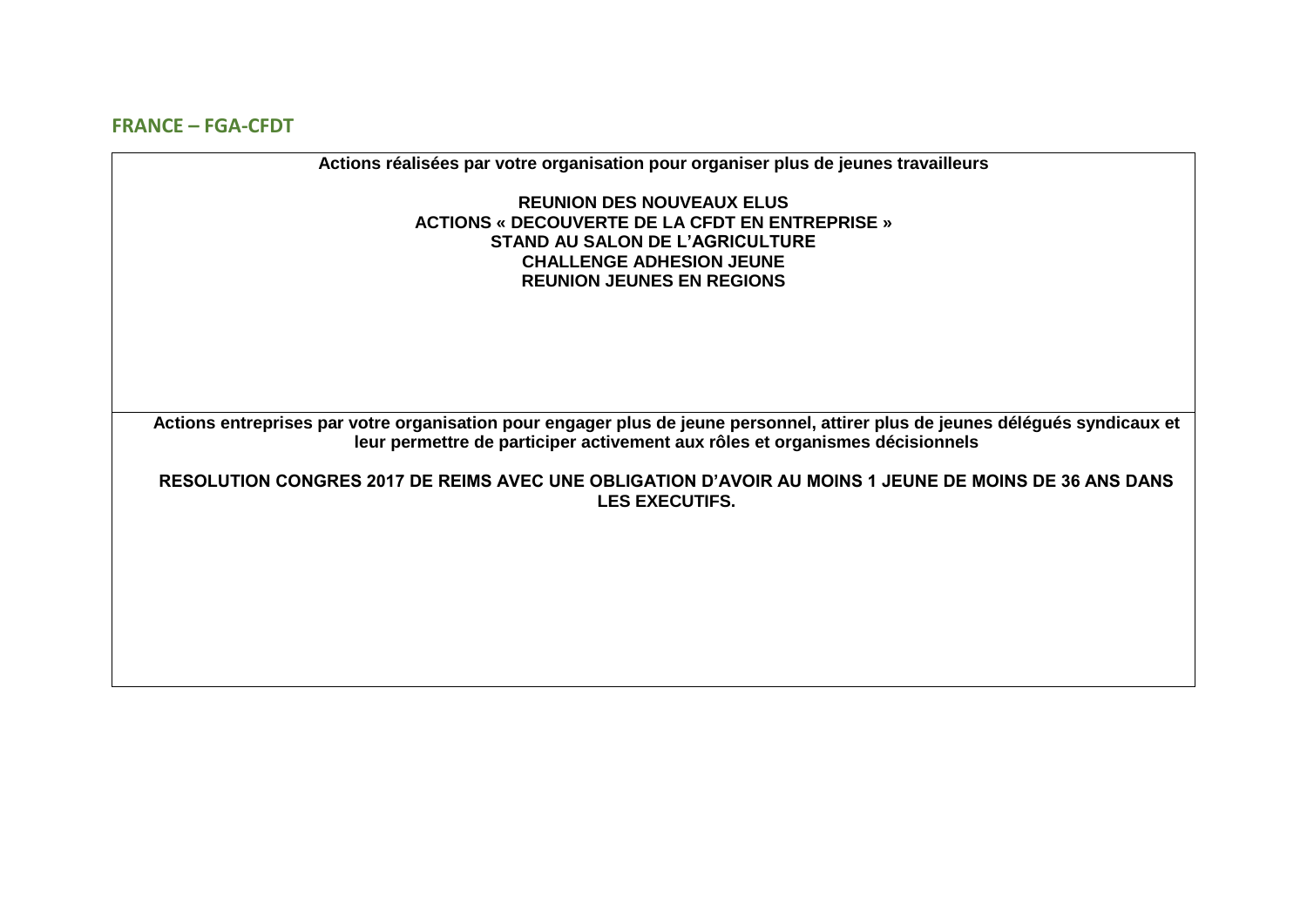## **IRELAND – SIPTU**

**Actions that have been taken by your organisation to organise more young workers**

- **SIPTU maintains good collaboration with the Union of Students in Ireland (USI) and the Irish Second-Level Students Union (ISSU). We are currently launching a campaign to organise post graduate students with the USI.**
- **SIPTU is undertaking a strong and successful organising campaign to unionise childcare workers, many of whom are young women.**
- **SIPTU took an active role and a public position in favour of Repealing the 8th Amendment of the Irish Constitution to allow for abortion services in this country. This resonated with thousands of young people around the country.**
- **SIPTU has an ongoing campaign to tackle precarious work, an issue affecting many young people who are exposed to lowpaid and insecure working conditions. SIPTU has won a significant change to the law in Ireland which will benefit thousands of vulnerable workers. We are taking steps to inform young workers of the new provisions and to encourage them to join our union.**
- **SIPTU is campaigning on the housing crisis in Ireland which is affecting young workers and students through high rents and unaffordable mortgages. Young people are getting involved in our lobbying and other actions.**

**Actions have been taken by your organisation to employ more young staff, attract more young trade union delegates, and allow them to actively participate in decision-making roles and bodies**

- **SIPTU is active in the Youth Committee of the Irish Congress of Trade Unions**
- **A number of young people have been employed within our Orgainisng Division.**
- **We are involving our young shop-stewards in the union's structures at company, local and national levels.**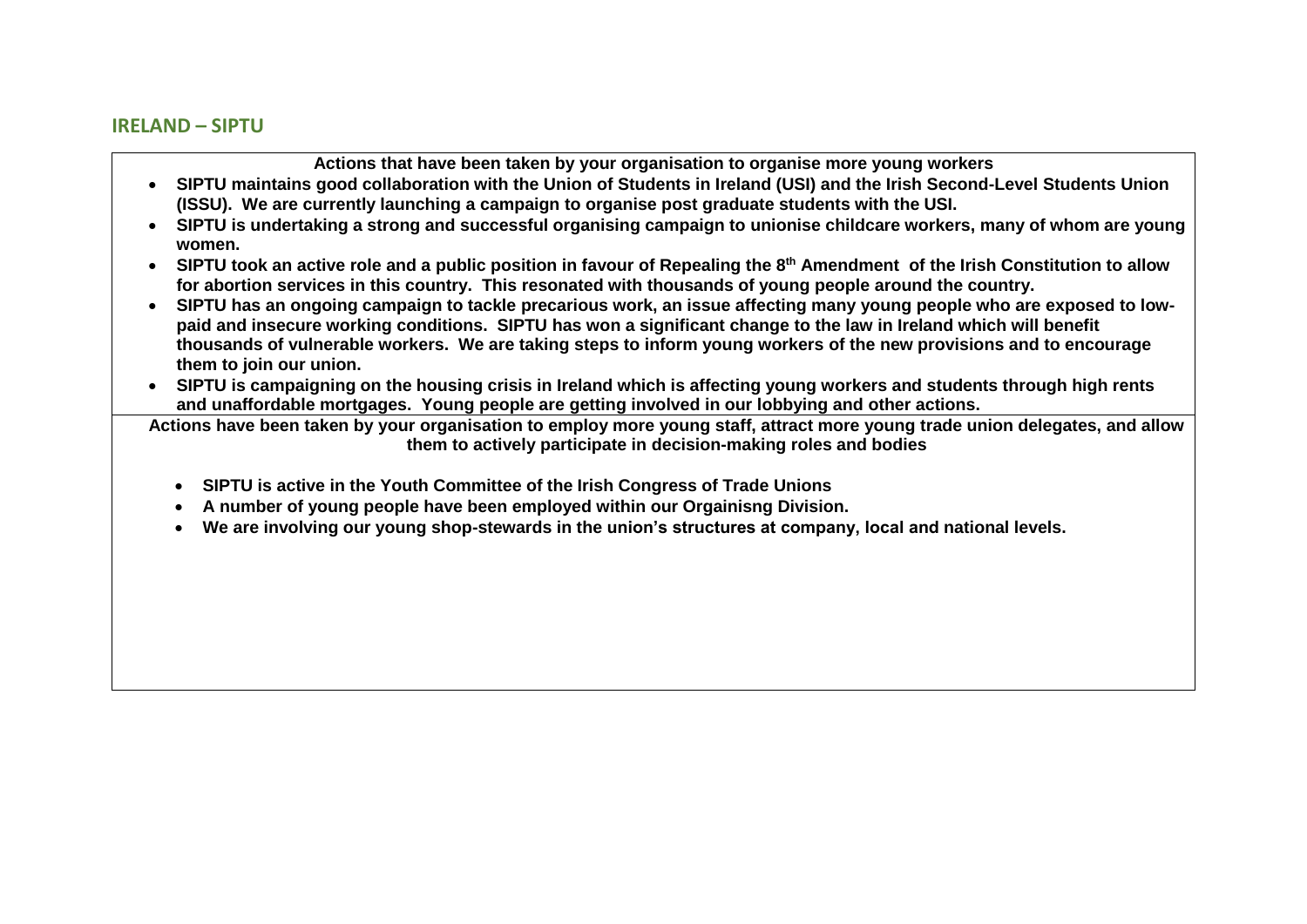# **LITHUANIA – LMP**

#### **Actions that have been taken by your organisation to organise more young workers**

- Several successful meetings through our confederation (LPSK) with schoolchildren and university students were organized about what trade unions actually do.
- By submitting public questionnaires young people were involved in the existing action plans for organising young people.
- Increased the number of worksite and face book group visitors/union activists, by initiating online competitions.

## **Actions have been taken by your organization to employ more young staff, attract more young trade union delegates, and allow them to actively participate in decision-making roles and bodies**

- We placed new media and technology at the centre of our union confederation (LPSK) communication strategies. Social platforms like Face book, Instagram, Twitter which really heavily on visual content for engagement, were started even more actively use, by sharing relevant information.
- More attention has been paid to ensure the advice for young workers is featured and included in union publications and online content.
- Were organized a few meetings with youth community organizations.
- Was created private face book group for young our Trade union delegates, activists and members to communicate and to share they opinion.
- Increased personal contact at the workplace with young workers.
- Plan how to increase the number of trade union training activities addressed to young members was discussed with members of the NGO association.
- Two young people were employed to LMP staff.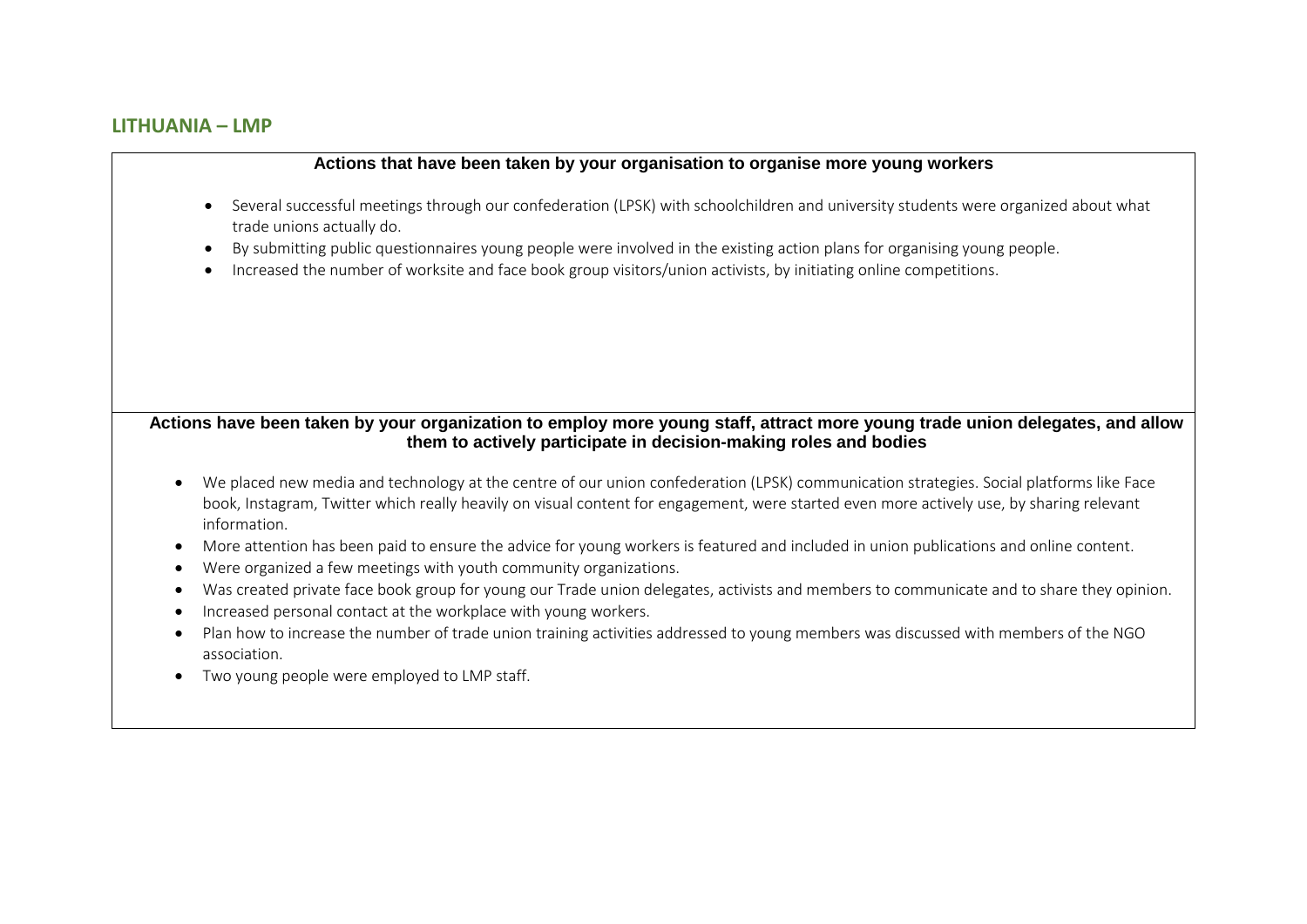#### **NORWAY – NNN**

**Actions that have been taken by your organisation to organise more young workers**

**1) We organize a national youth conference for young members in NNN every year. This is a popular event and young people join the Union to participate.**

**2) The Youth Conference chooses the standing National Youth Committee in NNN. This committee has its own budget and plans its own activities. They report to NNN's executive committee.**

**3) The National Youth Committee, in collaboration with local trade unions, is working to establish youth committees locally.**

**4) Members of the youth committees, both locally and nationally, visit workplaces and schools to organize more young workers.**

**5) 105 man-days from NNN members in the "summer patrol" which is arranged every summer by LO (LO). The summer patrol visits workplaces that hire young workers in the summer and checks that the working conditions are in accordance with rules and regulations. They also offer membership in the Union.**

**6) The National Youth Committee is now working to arrange a conference course for young members under the age of 35 and with membership shorter than 2 years starting in 2019. This is to further educate new young members on the importance of membership and an organized working life**

**Actions have been taken by your organisation to employ more young staff, attract more young trade union delegates, and allow them to actively participate in decision-making roles and bodies**

**Our experience is that young people who are engaged in union work also take greater responsibility in their local unions and who**

**local representatives on the store's floor. It brings them into decision-making roles and bodies at a young age.**

**We now have, following the 2017 congress, provisions in our statutes that give young unionists observer status in the executive committee, this provision states that the leader of the young committee is in the leather committee.**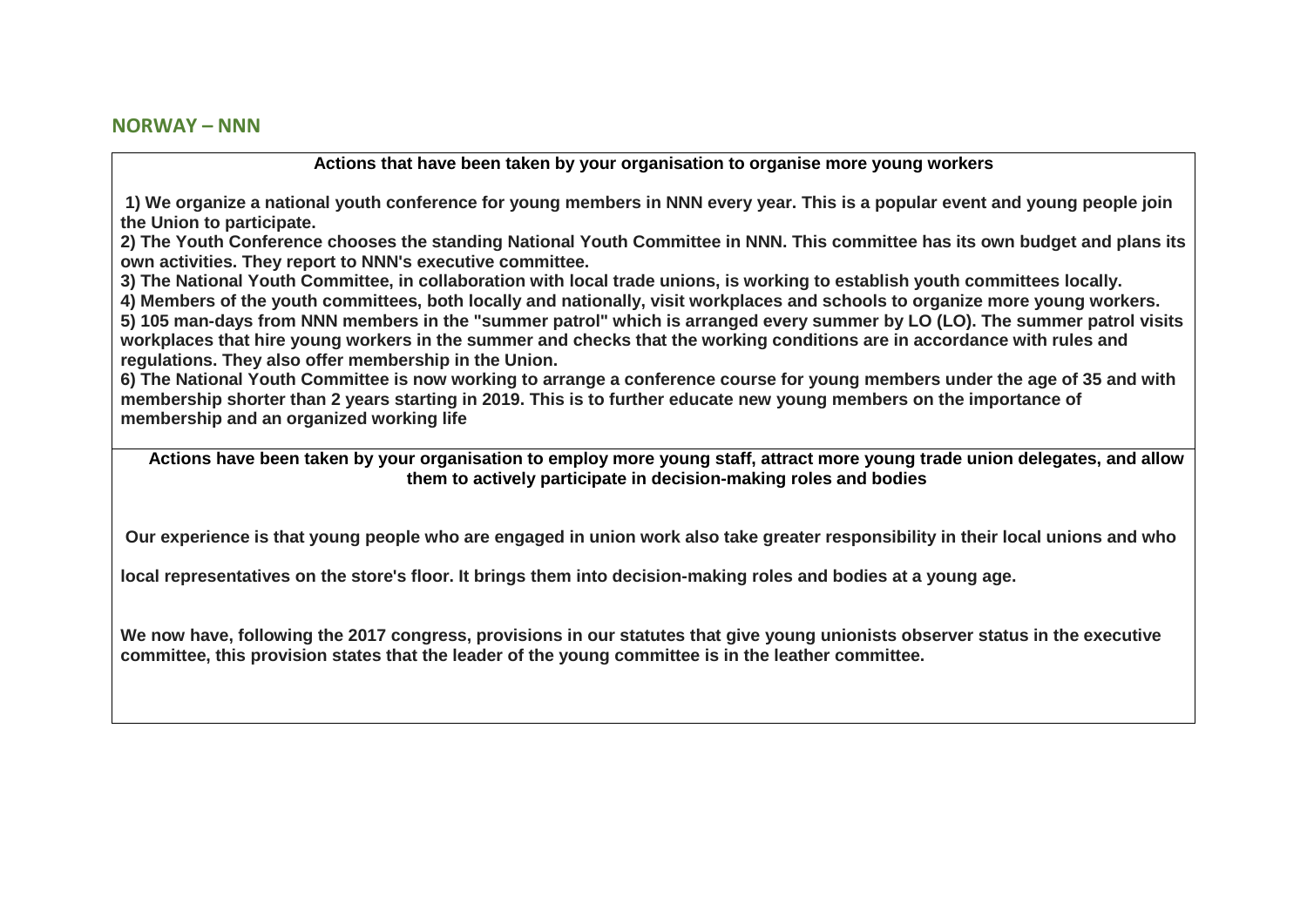# **SWEDEN – HRF**

| Actions that have been taken by your organisation to organise more young workers                                                                                                                                                                                                                                                |
|---------------------------------------------------------------------------------------------------------------------------------------------------------------------------------------------------------------------------------------------------------------------------------------------------------------------------------|
| We use platforms that are popular with youth, like social media<br>Encourage youth membership - free membership for young students<br>Take action against precarious work<br>Focus on youth education- Offers LO's youth education for everyone under 30, with themes<br>About union,<br>About society,<br>About global justice |
| About insurance.                                                                                                                                                                                                                                                                                                                |
| The courses are free of charge for the participants and we replace lost work earnings.                                                                                                                                                                                                                                          |
| Runs the issue in contract negotiations together in LO<br>Information about the union to students<br>Scholarship for students                                                                                                                                                                                                   |
| Youth conference together with the LO Confederation                                                                                                                                                                                                                                                                             |
| Actions have been taken by your organisation to employ more young staff, attract more young trade union delegates, and allow<br>them to actively participate in decision-making roles and bodies                                                                                                                                |
| By offering young people education, see above but also actively working to recruit more young people to the boards. If they get more<br>then they have easier to get their voice heard.                                                                                                                                         |
| By participating in recruitment initiatives aimed for young people.                                                                                                                                                                                                                                                             |
| Make sure we have youth participants in the boards at all levels.                                                                                                                                                                                                                                                               |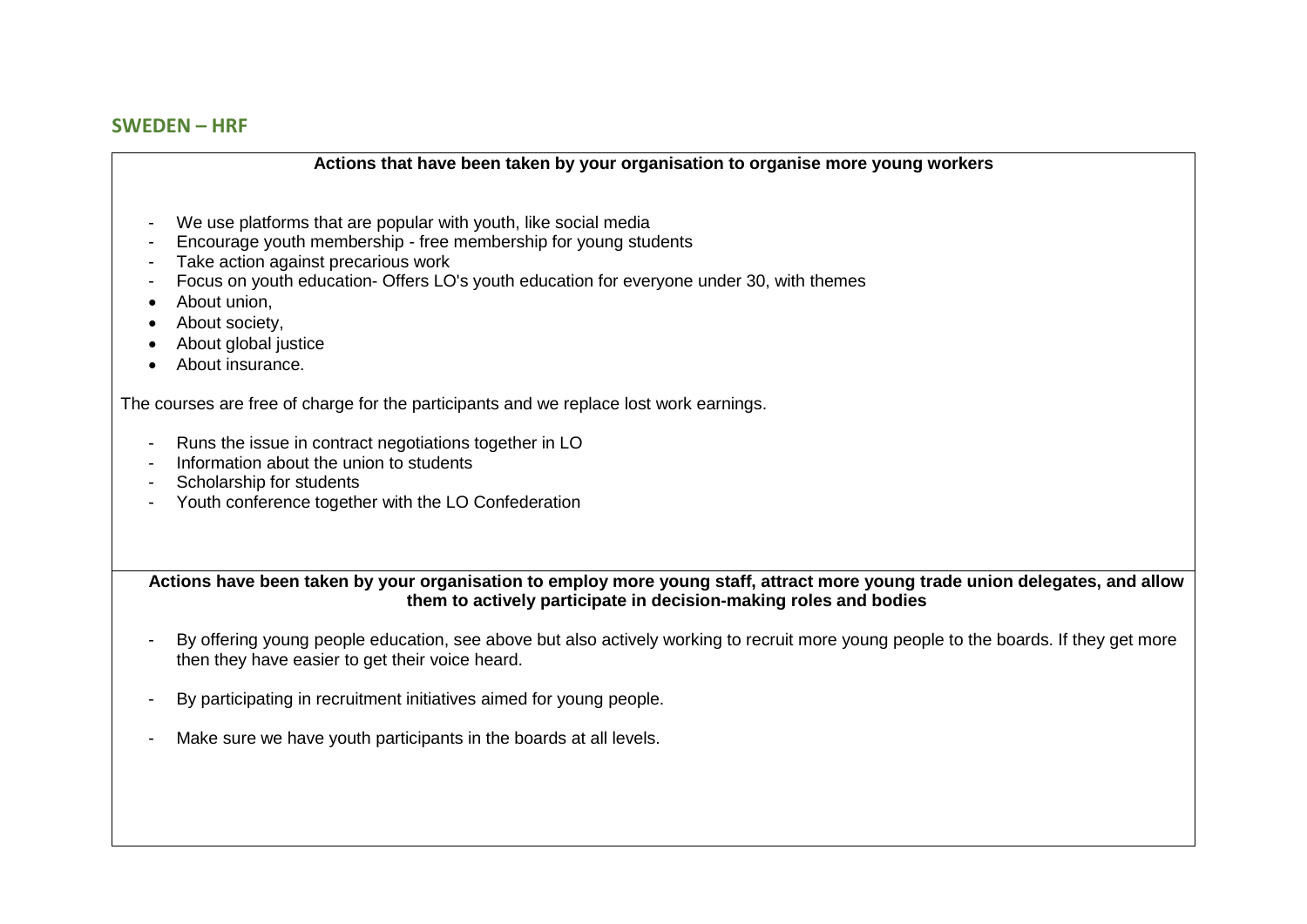## **SWEDEN – KOMMUNAL**

#### **Actions that have been taken by your organisation to organise more young workers**

The school is an important meeting place where Kommunal can speak for the trade union idea and have contact with potential members. Young people are often positive about the union, but do not have a clear picture of what the union is and what the union actually does. It is Kommunal task to make young people aware of union membership.

School information, recruitment and recruitment for trade union education are the most important tasks of the youth business. One of the goals is that all pupils attending upper secondary school programs within the vocational fields of the union should receive union information. The school attendant must be a maximum of 30 years.

Kommunal organizes meeting place for young people under 30 year of age. The purpose is to create commitment and get more people to become active. Every year we have a new theme.

Kommunal has started a channel on YouTube, where young people's questions are lifted in a simple and fun way.

#### **Actions have been taken by your organisation to employ more young staff, attract more young trade union delegates, and allow them to actively participate in decision-making roles and bodies**

Kommunal as a union should make room for the members up to 30 years old who want to get involved. We will provide space in the school information activities, The Swedish Trade Union Confederations (LO) youth activities and in traditional trade union work. We also need to ensure that there are more platforms and assignments for continued engagement after the age of 30.

Experienced union representatives should act as coaches and mentors and share their experience.

Young members under the age of 30 make up 16 percent of the members. So it has been since 2015, regardless of whether the number of members increased or decreased. In recent years Kommunal has had a greater focus on activating and engaging more members under 30 years. The proportion of young elected representatives has therefore also increased, from 3 percent in December 2015 to 7 percent October 2017.

Young elected representatives often have assignments as a workplace representative or safety representatives, they are also often members of local youth committees or are school informants with the task of giving upper secondary school students an introduction about working life and about Kommunal.

A few young people under the age of 30 have union responsibilities primarily as deputies in branch committee, as members of the regional committee or as a substitute for a committee member. Among the congressmen there are four young people represented. But on the whole, young members of Kommunal are not yet represented in decision-making and executive parts of Kommunal. It's a long road remaining until the 20% target is reached.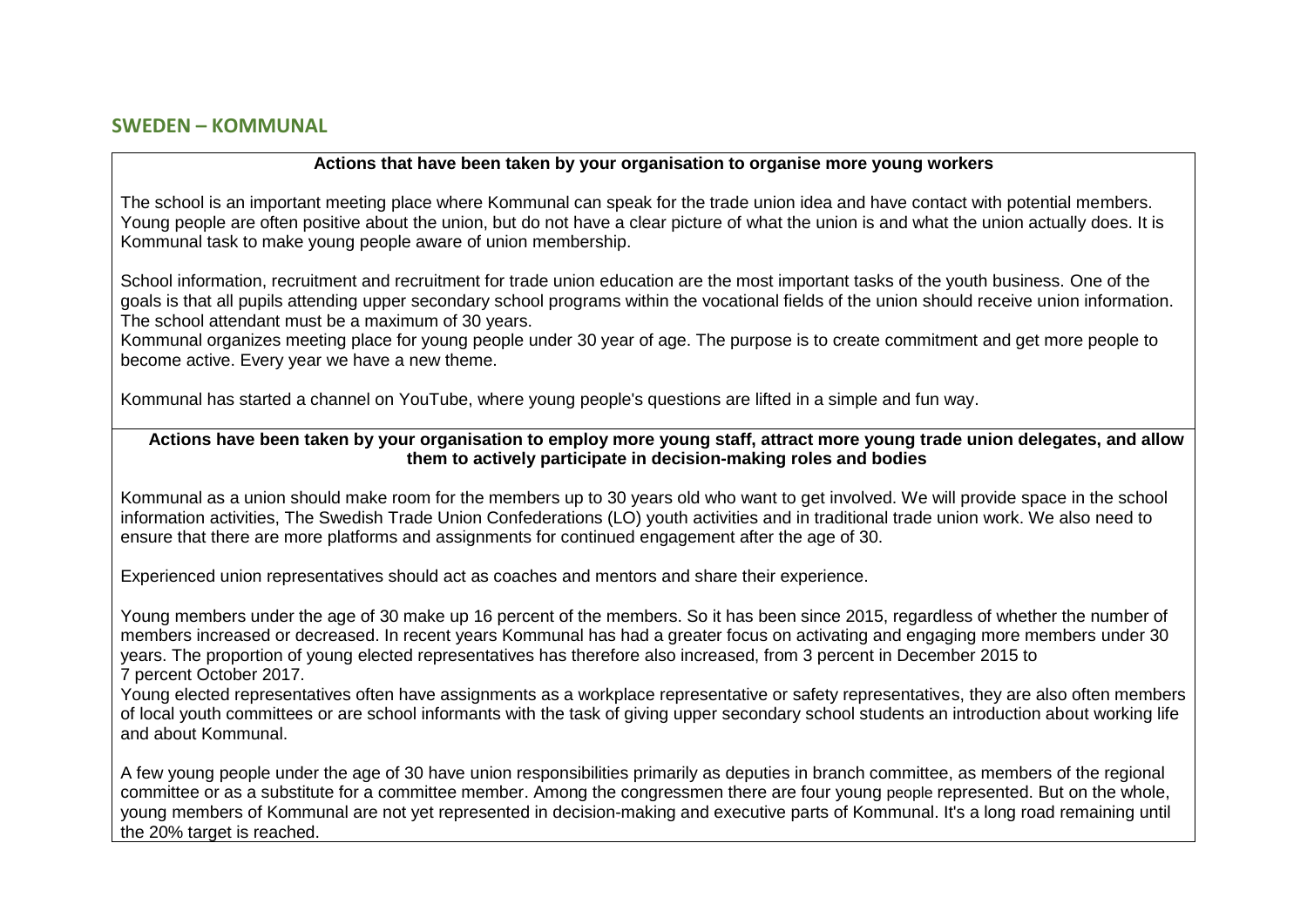Since 2014 we have allocated more financial resources to the youth work. In recent years we´ve had many targeted training and conferences for our youth members. The recent years we've seen more young members and that they are much more involved in our organisation. 2013 13,8% of our members where under 30. 2017 we´ve reached up to 20,6%. We estimate that the numbers are even higher today.

## **Actions have been taken by your organisation to employ more young staff, attract more young trade union delegates, and allow them to actively participate in decision-making roles and bodies**

In recent years we´ve had many natural pensions which resulted in employing considerably younger staff. Due the recent years of active work to attract young members we´ve seen many more young delegates in decision making roles. Today youth work is not seen as a side project, it´s an important work that always needs to be ongoing.

2013 our union delegates under 30 where 15,9%. 2017 we´ve reached 20,6%. Even here we estimate higher sum.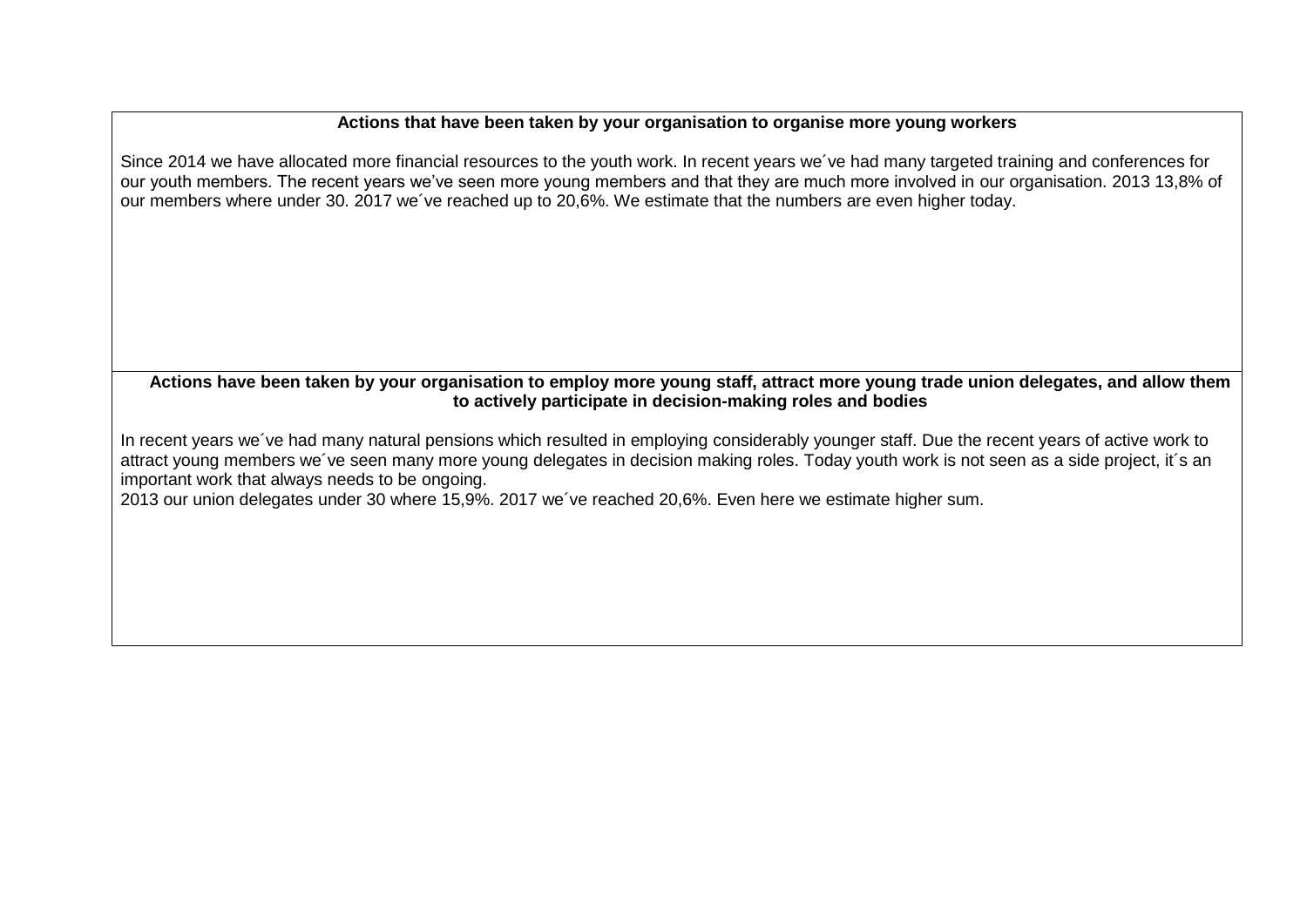Since 2014 we have allocated more financial resources to the youth work. In recent years we´ve had many targeted training and conferences for our youth members. The recent years we've seen more young members and that they are much more involved in our organisation. 2013 13,8% of our members where under 30. 2017 we´ve reached up to 20,6%. We estimate that the numbers are even higher today.

**Actions have been taken by your organisation to employ more young staff, attract more young trade union delegates, and allow them to actively participate in decision-making roles and bodies**

In recent years we´ve had many natural pensions which resulted in employing considerably younger staff. Due the recent years of active work to attract young members we´ve seen many more young delegates in decision making roles. Today youth work is not seen as a side project, it´s an important work that always needs to be ongoing.

2013 our union delegates under 30 where 15,9%. 2017 we´ve reached 20,6%. Even here we estimate higher sum.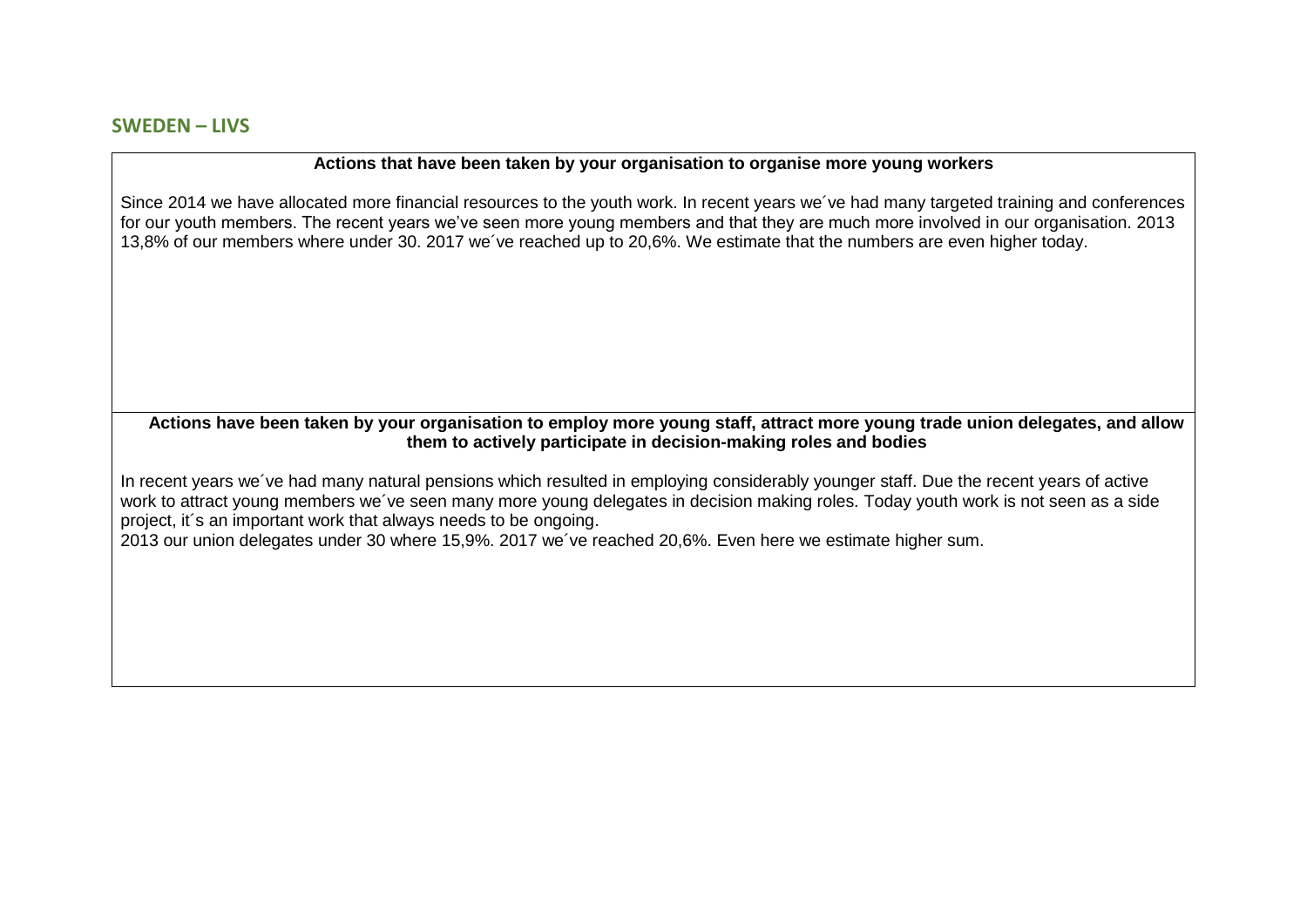## **THE NETHERLANDS – FNV**

**Actions that have been taken by your organisation to organise more young workers**

**For FNV it is important to have as many youngsters in the different areas of the agricultural and food industry. We have an integrated approach to attract them as members and be active. We visit schools and by giving lessons about the roles and responsibilities of the trade union we "plant seeds" for future membership.** 

**Actions have been taken by your organisation to employ more young staff, attract more young trade union delegates, and allow them to actively participate in decision-making roles and bodies**

**During the merger and formation of the sectoral trade union FNV, many changes have been made within the organisation. One of the positive results of that, is the internal moving of staff and with that also a growing number of younger trade union officials. In that same process of changes more and more representation goes to young(er) and active members in representation. It is not yet extensively covering the age group until 35 years, but it has full attention in the overall work plans.**